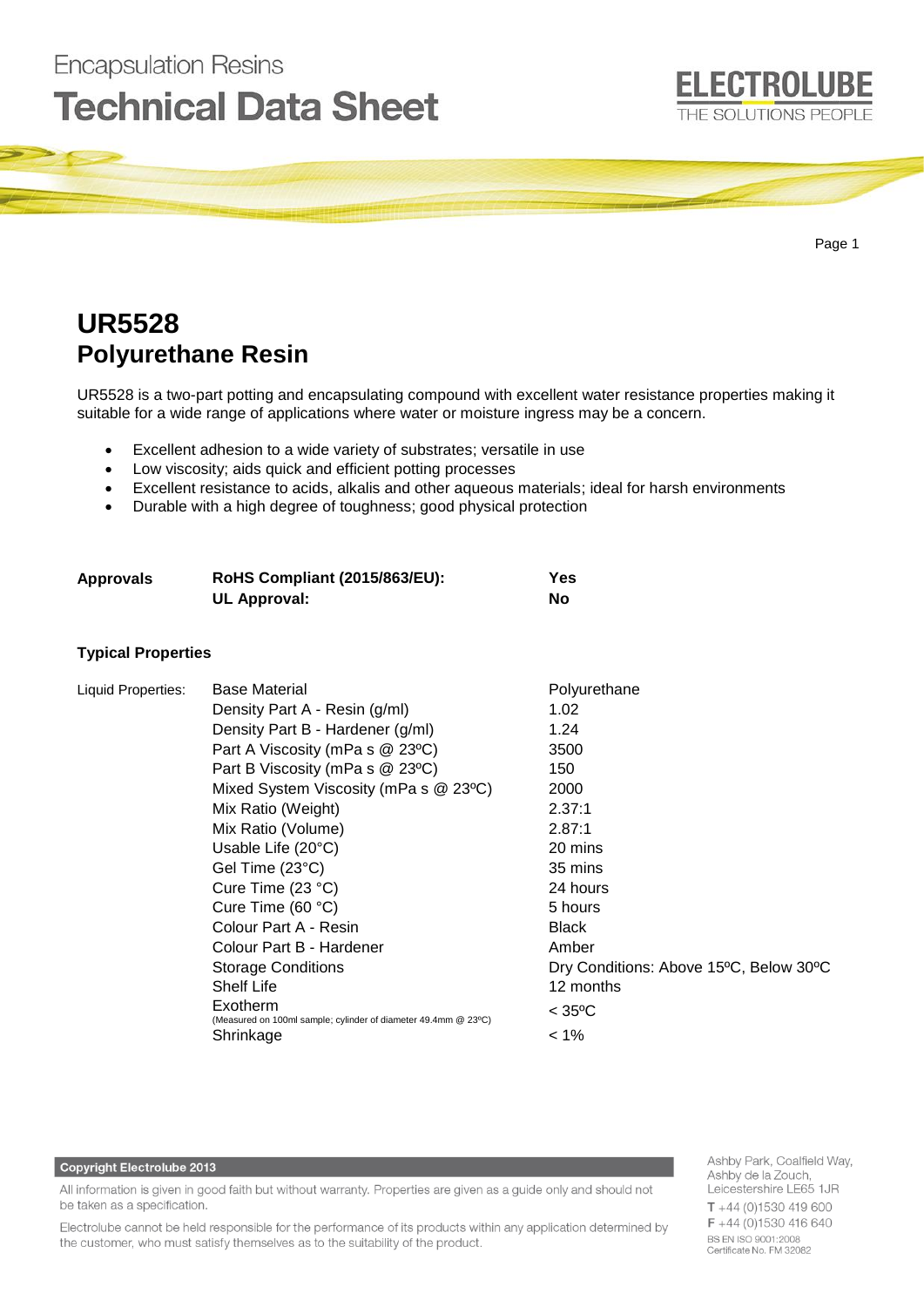

Page 2

| Cured System:                             | Thermal Conductivity (W/m.K)                                                            | 0.245                              |  |
|-------------------------------------------|-----------------------------------------------------------------------------------------|------------------------------------|--|
|                                           | Cured Density (g/ml)                                                                    | 1.07                               |  |
|                                           | Temperature Range (°C)                                                                  | $-50$ to $+125$                    |  |
|                                           | Max Temperature Range (Short Term (°C)/30 mins)<br>(Application and Geometry Dependent) | $+130$                             |  |
|                                           | Dielectric Strength (kV/mm)                                                             | 25 (extra data - see below)        |  |
|                                           | Volume Resistivity (ohm-cm)                                                             | $10^{14}$ (extra data – see below) |  |
|                                           | Shore Hardness                                                                          | D57                                |  |
|                                           | Colour (Mixed System)                                                                   | <b>Black</b>                       |  |
|                                           | <b>Flame Retardancy</b>                                                                 | No.                                |  |
|                                           | Loss Tangent @ 50 Hz                                                                    | 0.027                              |  |
|                                           | Permittivity @ 50 Hz                                                                    | $3.50$ (extra data – see below)    |  |
|                                           | <b>Comparative Tracking Index</b>                                                       | Not Measured                       |  |
|                                           | <b>Water Absorption</b>                                                                 | See below                          |  |
|                                           | Tensile Strength (N/mm <sup>2</sup> )                                                   | 14.2                               |  |
|                                           | Tear Strength (kN/m)                                                                    | 52                                 |  |
|                                           | <b>Elongation At Break</b>                                                              | 104%                               |  |
|                                           |                                                                                         |                                    |  |
| <b>Chemical Resistance Data</b>           |                                                                                         |                                    |  |
|                                           | Resin resistance to distilled water @ 100°C (size 120 x 15 x 10mm)                      |                                    |  |
|                                           | <b>Immersion Period (days)</b>                                                          | % Weight Change                    |  |
|                                           | 1                                                                                       | $+1.0$                             |  |
|                                           | $\overline{2}$                                                                          | $+1.5$                             |  |
| 5                                         |                                                                                         | $+1.5$                             |  |
|                                           | 6                                                                                       | $+2.0$                             |  |
|                                           | 9                                                                                       | $+2.0$                             |  |
|                                           | Resin resistance to distilled water at ambient temperature                              |                                    |  |
|                                           | <b>Immersion Period (days)</b>                                                          | % Weight Change                    |  |
|                                           | 3                                                                                       | $+0.5$                             |  |
|                                           | 30                                                                                      | $+0.5$                             |  |
|                                           | 180                                                                                     | $+1.1$                             |  |
|                                           | Water Vapour Permeability: 2.25 g.cm per cm <sup>2</sup> .H.mbar                        |                                    |  |
| <b>Electrical and Physical Properties</b> |                                                                                         |                                    |  |
|                                           | (Specimen 95 mm diameter by 1 mm thickness)                                             |                                    |  |
|                                           |                                                                                         |                                    |  |

| Dielectric Strength (kV/mm) |    |
|-----------------------------|----|
| Drv                         | 25 |
| 4 Days at 80% RH            | 25 |
| 24 Hours in Water           | 23 |

# Copyright Electrolube 2013

All information is given in good faith but without warranty. Properties are given as a guide only and should not be taken as a specification.

Electrolube cannot be held responsible for the performance of its products within any application determined by the customer, who must satisfy themselves as to the suitability of the product.

Ashby Park, Coalfield Way,<br>Ashby de la Zouch, Leicestershire LE65 1JR  $T + 44$  (0)1530 419 600  $F + 44(0)1530416640$ BS EN ISO 9001:2008<br>Certificate No. FM 32082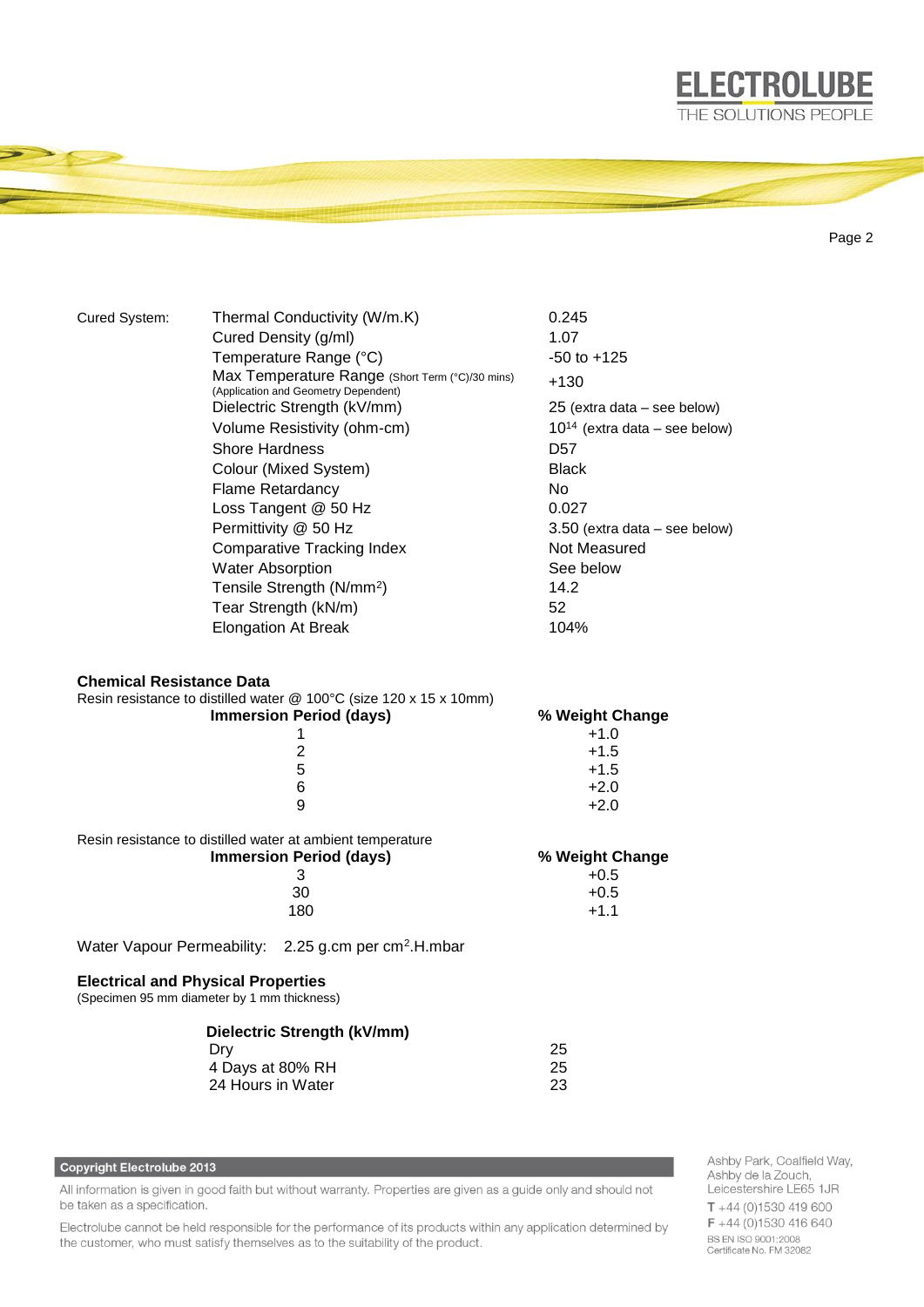

| Surface Resistance (ohms)                  |                      |
|--------------------------------------------|----------------------|
| Dry                                        | 4 x 10 <sup>14</sup> |
| 4 Days at 80% RH                           | 5 X 1013             |
| 24 Hours in Water                          | $2 \times 10^{14}$   |
| <b>Volume Resistivity (ohm.cm)</b>         |                      |
| Dry                                        | $5 \times 10^{14}$   |
| 4 Days at 80% RH                           | 9 X 10 <sup>14</sup> |
| 24 Hours in Water                          | $2 \times 10^{15}$   |
| <b>Permittivity (Dry)</b>                  |                      |
| At 50 Hz                                   | 3.5                  |
| At 800 Hz                                  | 3.4                  |
| At 1 Mhz                                   | 3.3                  |
| At 3 Ghz                                   | 2.9                  |
| <b>Dissipation Factor, Tan Delta (Dry)</b> |                      |
| At 50 Hz                                   | 0.027                |
| At 800 Hz                                  | 0.014                |
| At 1 Mhz                                   | 0.011                |
| At 3 Ghz                                   | 0.007                |

## **Mixing Procedures**

#### **Resin Packs**

When in Resin pack form, the resin and hardener are mixed by removing the clip and moving the contents around inside the pack until thoroughly mixed. To remove the clip, remove both end caps, grip each end of the pack and pull apart gently. By using the removed clip, take special care to push unmixed material from the corners of the pack. Mixing normally takes from three to four minutes depending on the skill of the operator and the size of the pack. Both the resin and hardener are evacuated prior to packing so the system is ready for use immediately after mixing. The corner may be cut from the pack so that it may be used as a simple dispenser. There is also a YouTube video [\(Polyurethane Mixing Instructions\)](https://www.youtube.com/watch?v=hmyCY7GaHoo) available on the Electrolube channel to show the mixing process.



## **Copyright Electrolube 2013**

All information is given in good faith but without warranty. Properties are given as a guide only and should not be taken as a specification.

Electrolube cannot be held responsible for the performance of its products within any application determined by the customer, who must satisfy themselves as to the suitability of the product.

Ashby Park, Coalfield Way, Ashby de la Zouch, Leicestershire LE65 1JR  $T + 44$  (0)1530 419 600 F +44 (0)1530 416 640 BS EN ISO 9001:2008 Certificate No. FM 32082

Page 3

**ELECTROLUBE**